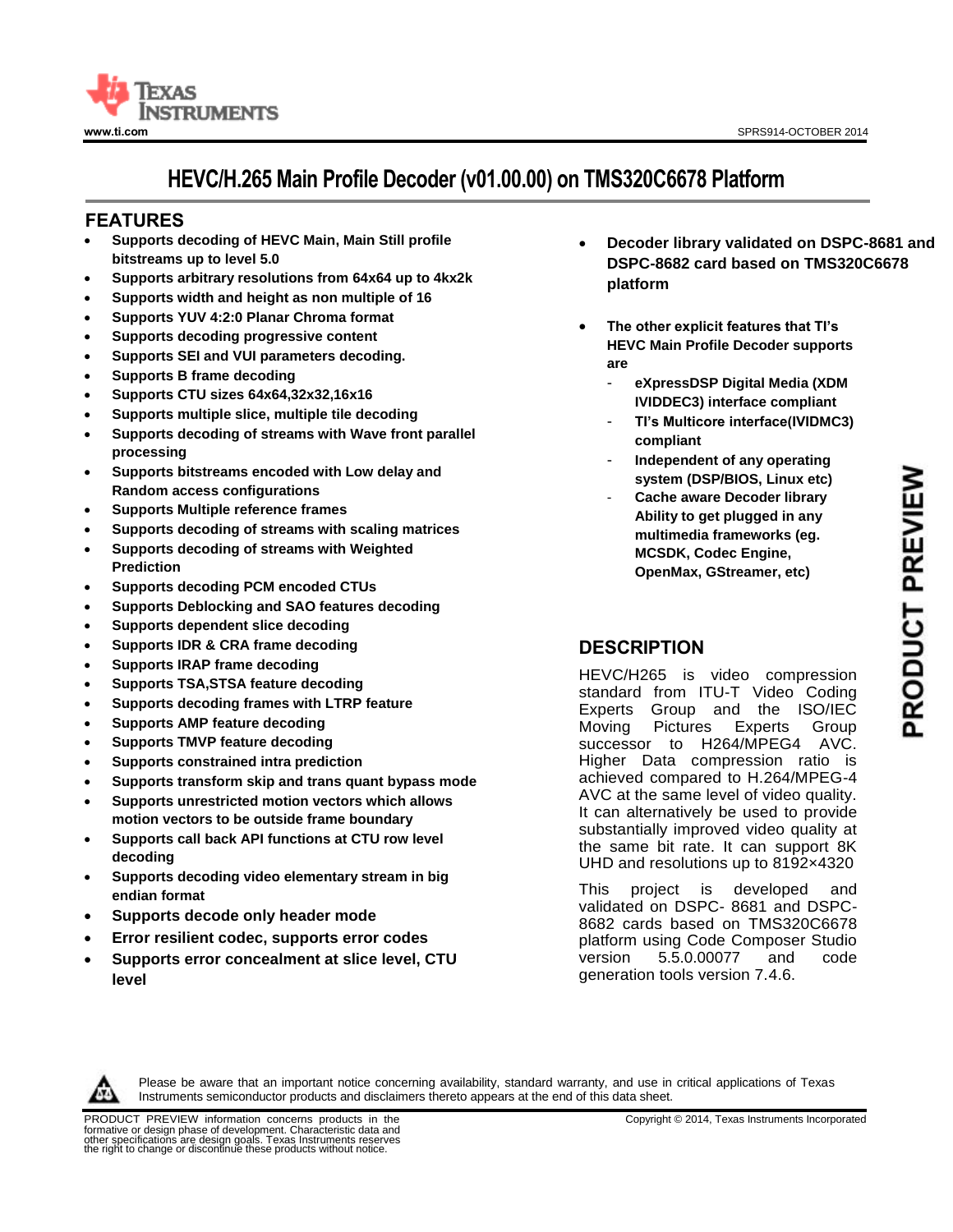

### **Performance and Memory Summary**

This section describes the performance and memory usage of the HEVC Main profile Decoder tested on DSPC-8681 and DSPC-8682 cards based on TMS320C6678 platform.

#### **Table 1 Configuration Table (1)**

| <b>CONFIGURATION</b>                                        | ID                          |
|-------------------------------------------------------------|-----------------------------|
| HEVC Main Profile, IBB, Random Access, Multi core (8 Cores) | H265MP DEC 001              |
| HEVC Main Profile, IBB, Low Delay, Multi core(8 Cores)      | H <sub>265</sub> MP DEC 002 |
| HEVC Main Profile, IBB, Random Access, Multi core(4 Cores)  | H265MP_DEC_003              |
| HEVC Main Profile, IBB, Low Delay, Multi core (4 Cores)     | H265MP DEC 004              |
| HEVC Main Profile, IPP, Low Delay, Multi core(5 Cores)      | H <sub>265</sub> MP DEC 005 |
| HEVC Main Profile, IBB, Random Access, Single Core          | H265MP_DEC_006              |
| HEVC Main Profile, IBB, Random Access, Multi chip(16 cores) | H <sub>265</sub> MP DEC 007 |

(1) Multichip configuration H265MP\_DEC\_007 mandates 2 equally divided tiles either horizontally or vertically. Uses 2 EDMA CC0 channels for interchip data transfer

#### **Table 2 Cycles Information - Profiled on DSPC-8681 card with Code Generation Tools Version 7.4.6**

|                         | PERFORMANCE STATISTICS (MEGA CYCLES PER SECOND) <sup>(1)</sup>                                                |                           |               |  |  |  |  |
|-------------------------|---------------------------------------------------------------------------------------------------------------|---------------------------|---------------|--|--|--|--|
| <b>CONFIGURATION ID</b> | <b>TEST DESCRIPTION</b>                                                                                       | AVERAGE <sup>(2)(4)</sup> | PEAK(3)(4)(5) |  |  |  |  |
| H265MP DEC 001          | Airshow_p1920x1080_420p_8Mbps_RA.265, YUV420, Random Access, IBB<br>@ 8Mbps @ 60 frames per second            | 1011                      | 1246          |  |  |  |  |
| H265MP_DEC 002          | Airshow p1920x1080 420p 8Mbps LD.265, YUV420, Low Delay, IBB @<br>8Mbps @ 60 frames per second                | 1151                      | 1246          |  |  |  |  |
| H265MP DEC 003          | Airshow_p1280x720_420p_4Mbps_RA.265, YUV420, Random Access, IBB<br>@ 4Mbps @ 60 frames per second             | 784                       | 971           |  |  |  |  |
| H265MP_DEC 004          | Airshow_p1280x720_420p_4Mbps_LD.265, YUV420, Low Delay, IBB @<br>4Mbps @ 60 frames per second                 | 957                       | 1099          |  |  |  |  |
| H265MP DEC 005          | Shyam p1920x1080 420p 4Mbps LD.265, YUV420, Low Delay, IPP @<br>4Mbps @ 60 frames per second                  | 1187                      | 1351          |  |  |  |  |
| H265MP_DEC 006          | Airshow_p720x480_420p_1Mbps_RA.265, YUV420, Random Access, IBB<br>@ 1Mbps @ 60 frames per second              | 864                       | 1032          |  |  |  |  |
| H265MP DEC 007          | Airshow p3840x2160 420p 16Mbps RA.265, YUV420, Random Access, 2<br>tiles, IBB @ 16Mbps @ 30 frames per second | 1230                      | 1270          |  |  |  |  |

(1) Measured with C66x DSP 1250MHz clock, DDR3 1333MHZ clock, Program memory in SL2 memory, I/0 buffers in external memory and stack in internal L2 memory with cache configurations: 32KB L1P Program cache, 32KB L1D Data cache and 64KB L2 cache. In case of Multichip scenario hyper link is used for data communication between chips. Performance is measured using MCSDK Video version 2.2.0.42 to make sure system overheads are included. There could be a variation of approximately 2-3% in the values.

(2) Average cycles are calculated as maximum of moving average of 30 frames, multiplied with 60 to get per second Mhz.

(3) Peak cycles are calculated as maximum of moving average of 3 frames multiplied with 60 to get per second Mhz.<br>(4) Performance is considered across the frames with moving average of 3 frames less than target bit rate to

Performance is considered across the frames with moving average of 3 frames less than target bit rate to allow average bit rate for encoder.

(5) Peak cycles of 2-3% of frames are considered to go beyond 1250 MHz.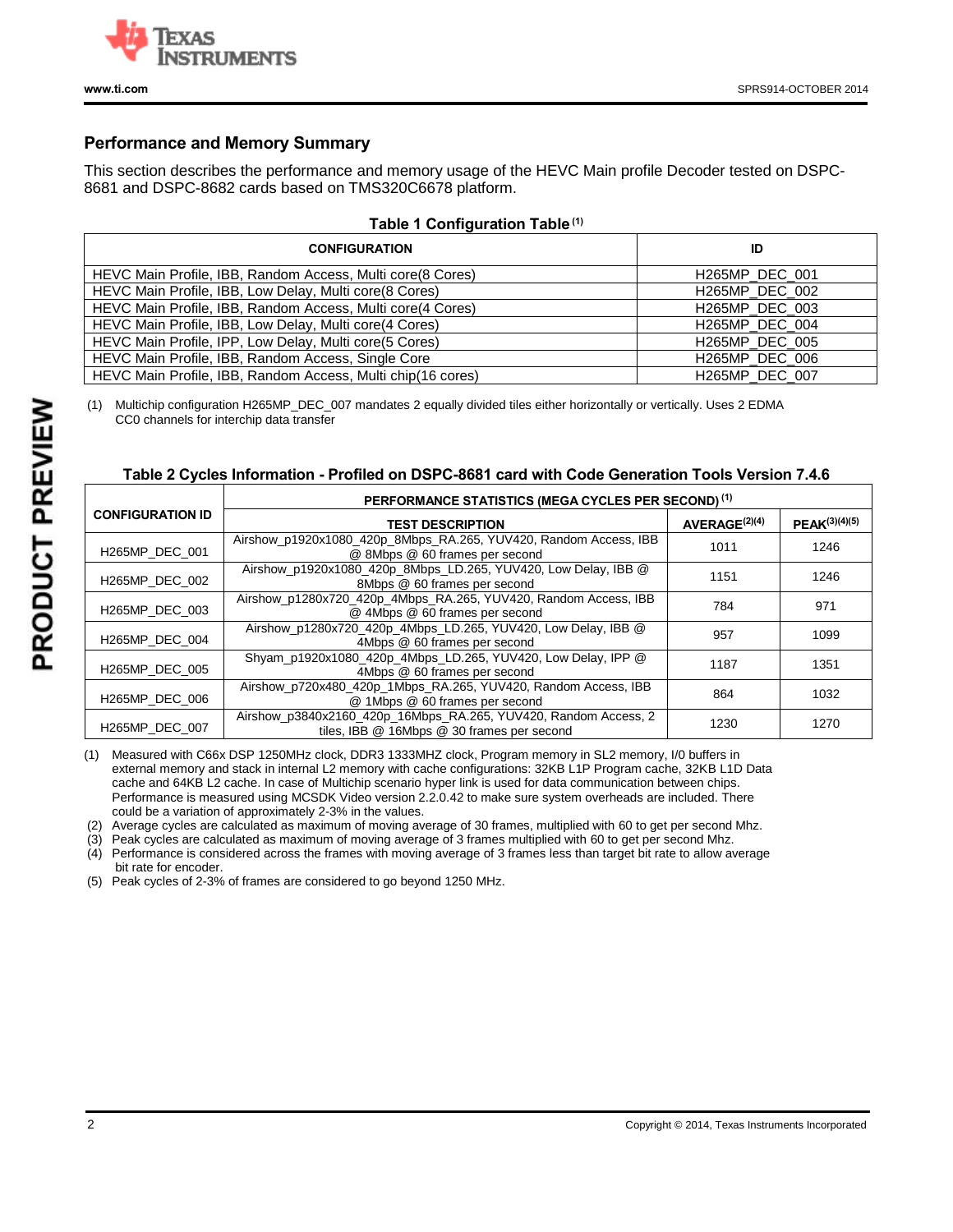

### **Table 3 Memory Statistics of HEVC Decoder with Code Generation Tools Version 7.4.6**

|                                  | <b>MEMORY STATISTICS</b> <sup>(1)(2)</sup> |                   |                 |               |                |       |  |
|----------------------------------|--------------------------------------------|-------------------|-----------------|---------------|----------------|-------|--|
| <b>CONFIGURATION ID</b>          | <b>PROGRAM</b>                             |                   | <b>TOTAL</b>    |               |                |       |  |
|                                  | MEMORY <sup>(4)</sup>                      | <b>PERSISTENT</b> | <b>CONSTANT</b> | <b>SHARED</b> | <b>SCRATCH</b> |       |  |
| H265MP DEC 001<br>H265MP DEC 002 | 574                                        | 88                | $\Omega$        | 96045         | $\Omega$       | 96133 |  |
| H265MP DEC 003<br>H265MP DEC 004 | 574                                        | 44                | $\Omega$        | 47260         | 0              | 47304 |  |
| H265MP DEC 005                   | 574                                        | 55                | $\Omega$        | 96045         | 0              | 96100 |  |
| H265MP DEC 006                   | 574                                        | 11                | $\Omega$        | 21240         | $\Omega$       | 21251 |  |

(1) All these memory requirements are for HEVC Main Profile Decoder library only. They do not include any memory requirements from application side. Stack, heap and code requirements for application are extra.

(2) All memory requirements are expressed in kilobytes (1K bytes = 1024 bytes).

(3) The memory requirements given in Table 3 are calculated for1920x1080 resolution and YUV 420 Chroma sub sampling.

(4) Program code is stored in SL2 memory.<br>(5) Typical input and output buffers for 1920 Typical input and output buffers for 1920x1080 resolutions with YUV planar 4:2:0 formats are as follows. Input Buffer: 3072 KB

Output Buffer: 3060 KB

#### **Table 4 Internal Data Memory Split-up**

|                         |                                                                                                          | DATA MEMORY - INTERNAL <sup>(1)</sup> (2) |                   |                   |              |      |      |
|-------------------------|----------------------------------------------------------------------------------------------------------|-------------------------------------------|-------------------|-------------------|--------------|------|------|
| <b>CONFIGURATION ID</b> |                                                                                                          |                                           | <b>LOCAL L2</b>   | SHARED $L2^{(3)}$ | <b>TOTAL</b> |      |      |
|                         |                                                                                                          | <b>CONSTANTS</b>                          | <b>PERSISTENT</b> | <b>SCRATCH</b>    | <b>STACK</b> |      |      |
|                         | H265MP DEC 001<br>H265MP DEC 002<br>H265MP DEC 003<br>H265MP DEC 004<br>H265MP DEC 005<br>H265MP DEC 006 |                                           |                   | 390               |              | 1007 | 1401 |

(1) Internal memory requirements are for each individual core.

(2) All memory requirements are expressed in kilobytes (1K bytes = 1024 bytes).

(3) Decoder tables are placed in Shared L2 (MSMC) memory.

#### **Table 5 Cache/SRAM configuration (1)**

|                                   |                  | . .          |             |
|-----------------------------------|------------------|--------------|-------------|
| <b>NAME</b>                       | <b>AVAILABLE</b> | <b>CACHE</b> | <b>SRAM</b> |
| L <sub>1</sub> P (Program Memory) | 32KB             | 32KB         | 0KB         |
| L1D(Data Memory)                  | 32KB             | 32KB         | 0KB         |
|                                   | 512KB            | 64KB         | 448KB       |

(1) All above mentioned numbers are for all configurations.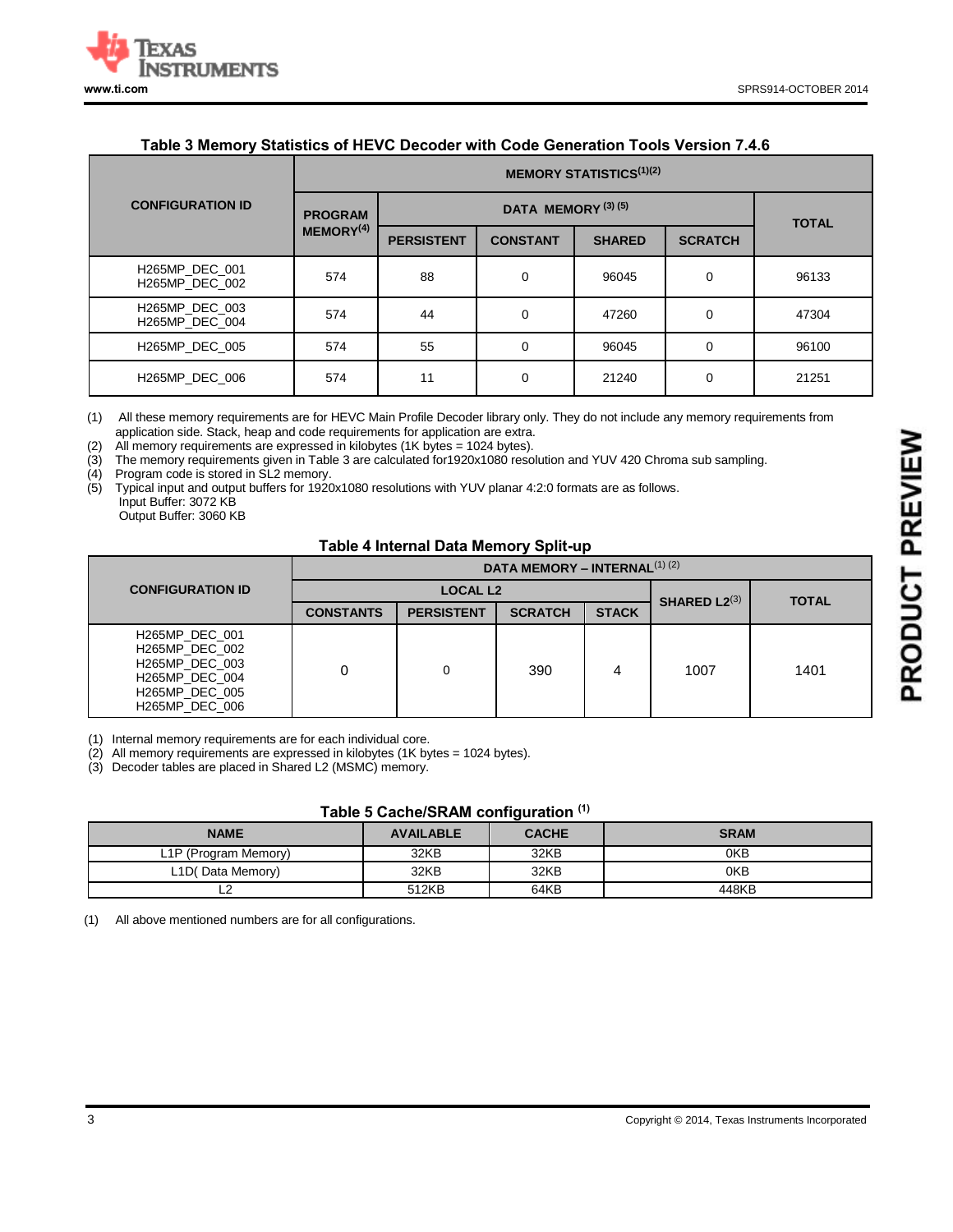

#### **Table 6 EDMA Configuration**(1) (5)(6)

| TC Q                    | TC <sub>0</sub>          | TC <sub>1</sub>          | TC <sub>2</sub> | TC <sub>3</sub> | <b>TOTAL</b>             | <b>MAXIMUM(3)</b> |
|-------------------------|--------------------------|--------------------------|-----------------|-----------------|--------------------------|-------------------|
| Usage                   | R/W to DDR/L2            |                          |                 | -               | $\overline{\phantom{0}}$ |                   |
| Priority <sup>(2)</sup> |                          |                          |                 |                 |                          |                   |
| <b>EDMA Channels</b>    | 10                       | $\sim$                   |                 | -               | $10^{(4)}$               | 64                |
| <b>QDMA Channels</b>    | $\overline{\phantom{a}}$ | $\overline{\phantom{a}}$ |                 | $\blacksquare$  | $0^{(4)}$                |                   |
| <b>Num PARAMS</b>       | 65                       |                          |                 |                 | $65^{(4)}$               | 512               |

(1) All above mentioned numbers are for all configurations (H265MP\_DEC\_001, H265MP\_DEC\_002, H265MP\_DEC\_003, H265MP\_DEC\_004, H265MP\_DEC\_005 and H265MP\_DEC\_006).

(2) Lesser number corresponds to higher TC priority. Default priority is TC0 > TC1 > TC2 > TC3. When different TC's have same priority, the arbitration order is TC0 > TC1 > TC2 > TC3.

(3) Max corresponds to the maximum number of EDMA/QDMA channels or maximum number of PARAMS available on the chip for a channel controller. It does NOT indicate the maximum number requested by the codec.

(4) Same EDMA channel is used to copy data to DDR and to L2 memory at different instances.

(5) Above configuration table specifies EDMA hardware usage for each core in multicore scenario.

(6) Core 0,1,2,3 uses EDMA CC1 and Core 4,5,6,7 uses EDMA CC2.

#### **Notes**

- I/O buffers:
	- Input buffer size = 3072 K-bytes (for 1920x1088 resolution, YUV420)
	- Output buffer size = 3060 K-bytes (for decode 1920x1088 resolution)

#### **References**

- ISO/IEC 23008-2:2013 Infrastructure of audiovisual services Coding of moving video: High efficiency video encoding.
- eXpressDSP Algorithm Interoperability Standard (TMS320 Algorithm Interface Standard).
- HEVC Main Profile Decoder on TMS320C6678 Platform User's Guide.

### **Glossary**

| Term      | <b>Description</b>                                                                      |
|-----------|-----------------------------------------------------------------------------------------|
| Constants | Elements that go into .const memory section                                             |
| Scratch   | Memory space that can be reused across different instances of the algorithm             |
| Shared    | Sum of Constants and Scratch                                                            |
| Instance  | Persistent-memory that contains persistent information - allocated for each instance of |
|           | the algorithm                                                                           |

#### **Acronyms**

| Acronym      | <b>Description</b>                             |
|--------------|------------------------------------------------|
| <b>HEVC</b>  | High Efficiency Video Codec                    |
| <b>DMA</b>   | <b>Direct Memory Access</b>                    |
| <b>ISO</b>   | International organization for standardization |
| <b>EVM</b>   | <b>Evaluation Module</b>                       |
| <b>AVC</b>   | Advanced Video Codec                           |
| <b>XDAIS</b> | eXpressDSP Algorithm Interface Standard        |
| <b>XDM</b>   | eXpressDSP Digital Media                       |